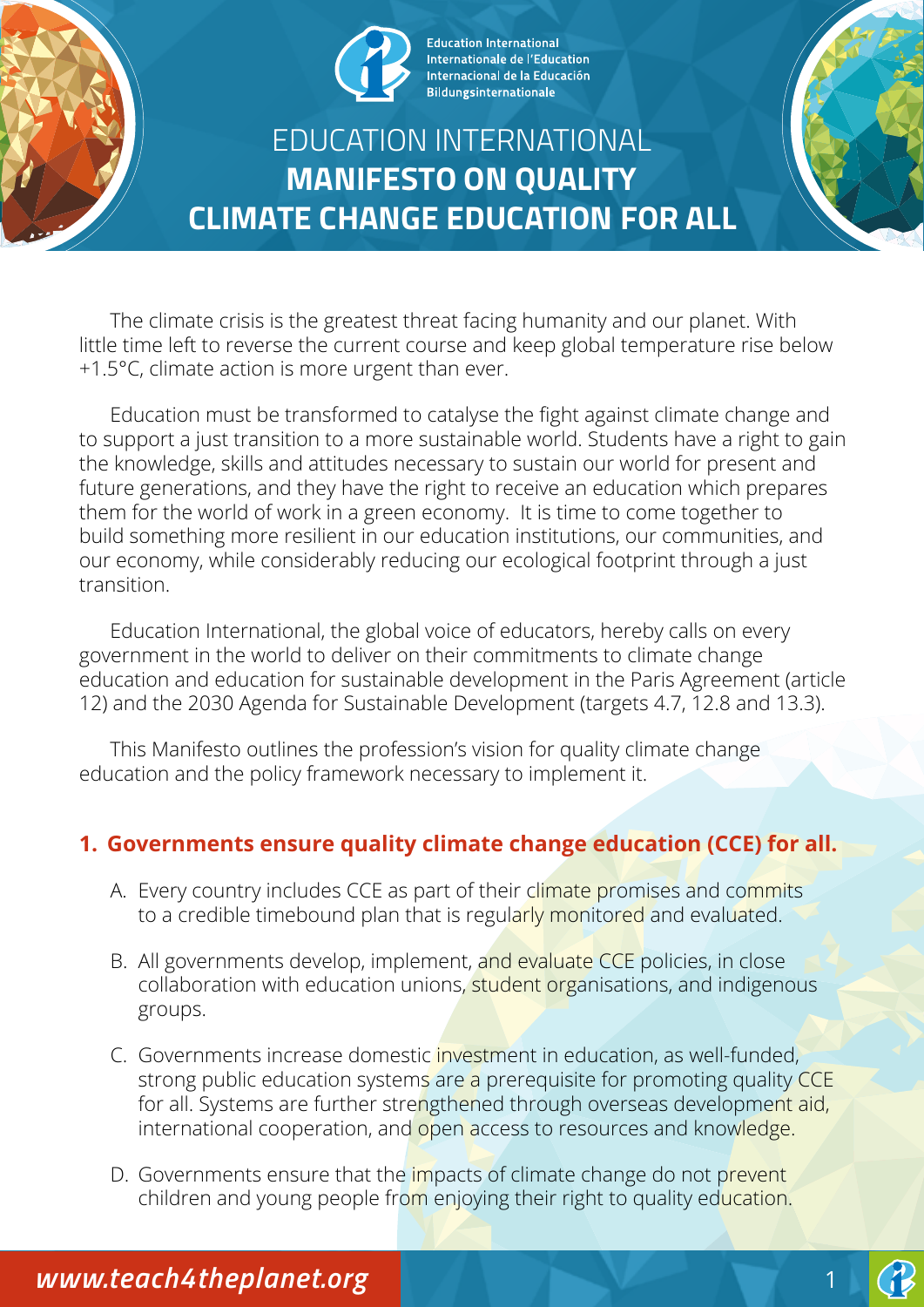#### **2. Every student leaves education climate-literate and equipped with the skills and knowledge needed to tackle climate change, adapt to uncertainties, and take part in building a more sustainable future.**

- A. CCE is integrated into curricula at all levels of education, including early childhood education, technical and vocational education, further and higher education, and adult education.
- B. CCE is a compulsory part of the curriculum in primary and secondary education across every school or jurisdiction.
- C. As part of a just transition, access to quality technical and vocational education and training, including apprenticeships, and higher education is expanded, equipping students with the skills needed for future careers in a new green economy.
- D. Climate change is addressed across all subjects and education institutions are supported to take an interdisciplinary and whole-institution approach to CCE.
- E. CCE curricula is gender responsive, takes into account the inequalities experienced by girls and women, and takes an intersectional approach.

## **3. Quality climate change education is based on science, and addresses the ethical, cultural, political, social and economic dimensions of climate change.**

- A. CCE is underpinned by accurate information based on scientific evidence and up-to-date research. Governments invest in research and amplify international cooperation on research to support the development and sharing of scientific knowledge on climate change.
- B. CCE addresses the unequal contribution of countries towards causing climate change and the unequal impact of climate change today, recognising that the current system is inequitable, and levels of production and consumption are unsustainable. It further recognises that vulnerable populations and groups are most directly affected, including low-income countries, small island states, poor communities, indigenous peoples, people with disabilities, people of colour, women, girls, and children.
- C. CCE promotes a multicultural vision and recognises indigenous knowledge.
- D. CCE fosters critical thinking and civic engagement. It is transformative and empowers students to consider just and sustainable alternatives, and then take action in their local communities and beyond.

*www.teach4theplanet.org* 2 *www.teach4theplanet.org*